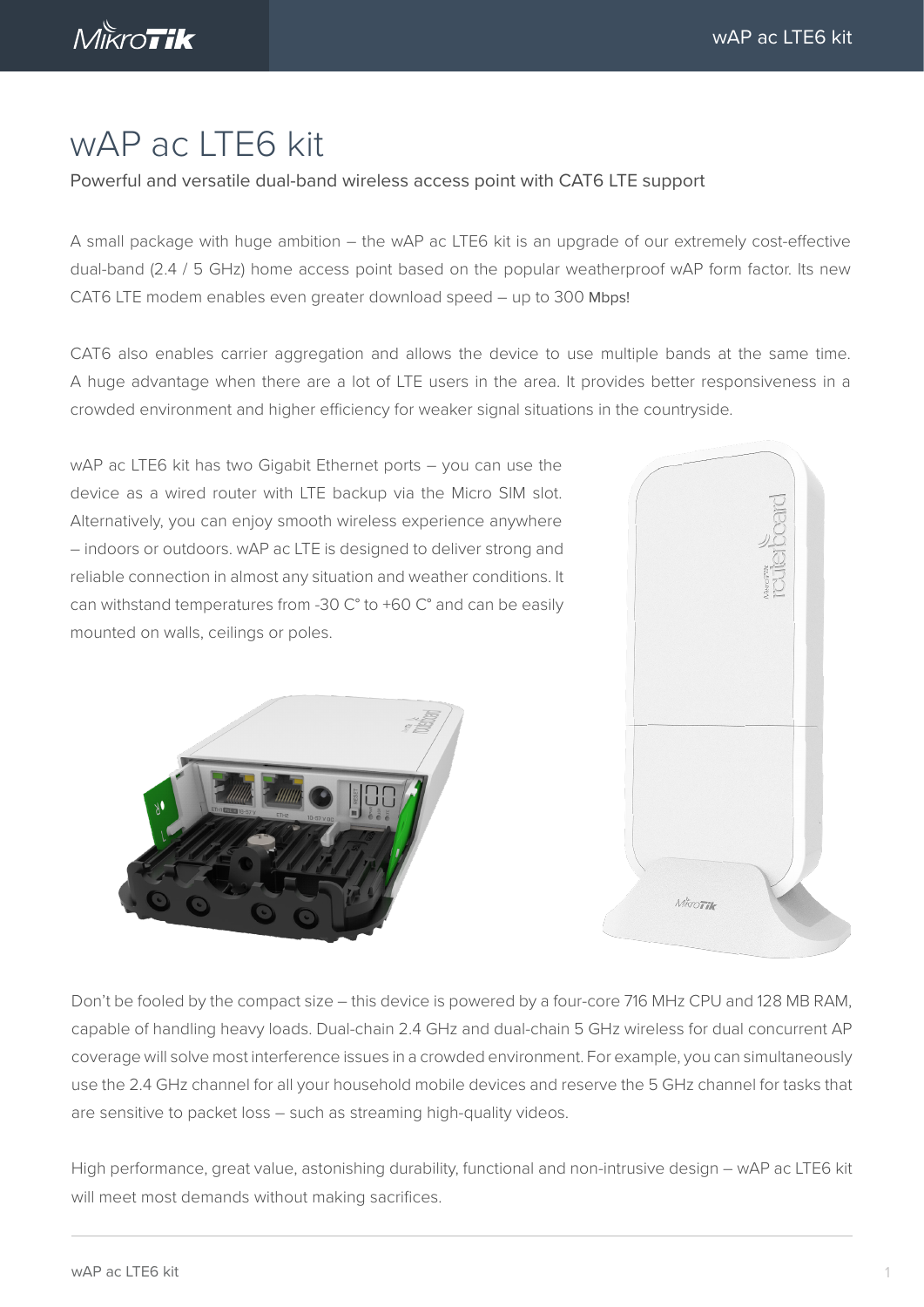

# **Specifications**

| Product code               | RBwAPGR-5HacD2HnD&R11e-LTE6                                                           |  |  |  |
|----------------------------|---------------------------------------------------------------------------------------|--|--|--|
| <b>CPU</b>                 | Quad-core IPQ-4018 716 MHz                                                            |  |  |  |
| Size of RAM                | 128 MB                                                                                |  |  |  |
| Storage                    | 16 MB flash                                                                           |  |  |  |
| 10/100/1000 Ethernet ports | 2                                                                                     |  |  |  |
| Wireless                   | 2.4 GHz 802.11b/g/n dual-chain, 5 GHz 802.11a/n/ac dual-chain                         |  |  |  |
| Wireless regulations       | Specific frequency range will be limited by country regulations                       |  |  |  |
| Wireless antenna max gain  | $2.5$ dBi                                                                             |  |  |  |
| LTE antenna max gain       | 4 dBi (with U.FL connector)                                                           |  |  |  |
| Antenna beam width         | $360^\circ$                                                                           |  |  |  |
| LTE category               | 6 (300 Mbps downlink, 50 Mbps uplink)                                                 |  |  |  |
| 3G category                | R7 (21 Mbps downlinks, 5.76 Mbps uplink)<br>R8 (42.2 Mbps downlink, 5.76 Mbps uplink) |  |  |  |
| 2G category                | Class12                                                                               |  |  |  |
| Micro SIM slot             | 1                                                                                     |  |  |  |
| Supported input voltage    | DC jack 10 - 57 V                                                                     |  |  |  |
| PoE in                     | Passive PoE 18-57 V or active 802.3af/at                                              |  |  |  |
| <b>Dimensions</b>          | 185 x 85 x 30 mm                                                                      |  |  |  |
| Operating temperature      | $-30^{\circ}$ C. $+60^{\circ}$ C                                                      |  |  |  |
| Operating system           | RouterOS, License level 4                                                             |  |  |  |
| MiniPCle slots             | 1                                                                                     |  |  |  |
| Max Power consumption      | 16 W                                                                                  |  |  |  |

# **Supported bands**

#### **wAP ac LTE6 kit**

| LTE (FDD) bands | 1(2100)/2(1900)/3(1800)/5(850)/7(2600)/8(900)/12(700)/17(700)/20(800)/25(1900)/<br>26(850) |  |  |
|-----------------|--------------------------------------------------------------------------------------------|--|--|
| LTE (TDD) bands | 38(2600)/39(1900)/40(2300)/41n(2500)                                                       |  |  |
| 3G bands        | 1(2100)/2(1900)/5(850)/8(900)                                                              |  |  |
| 2G bands        | 2(1900)/3(1800)/5(850)/8(900)                                                              |  |  |